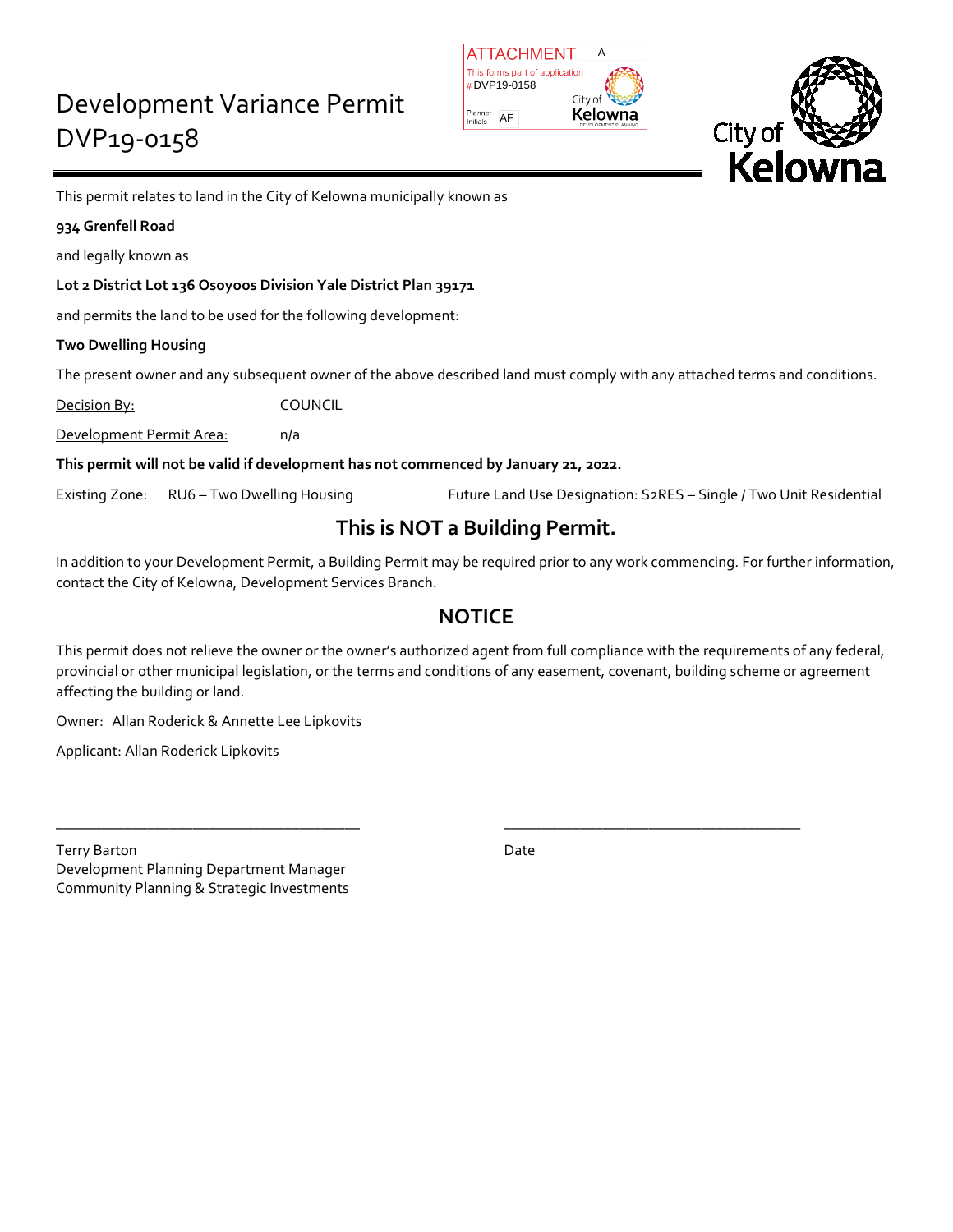

### **1. SCOPE OF APPROVAL**

This Development Variance Permit applies to and only to those lands within the Municipality as described above, and any and all buildings, structures and other development thereon.

This Development Variance Permit is issued subject to compliance with all of the Bylaws of the Municipality applicable thereto, except as specifically varied or supplemented by this permit, noted in the Terms and Conditions below.

The issuance of a permit limits the permit holder to be in strict compliance with regulations of the Zoning Bylaw and all other Bylaws unless specific variances have been authorized by the Development Permit. No implied variances from bylaw provisions shall be granted by virtue of drawing notations that are inconsistent with bylaw provisions and that may not have been identified as required Variances by the applicant or Municipal staff.

### **2. CONDITIONS OF APPROVAL**

That a varience to the following section of Zoning Bylaw No. 8000 be granted in accordance with Schedule "A":

### **Section 13.6.6(h): RU6 – Two Dwelling Housing Development Regulations**

To vary the required minimum rear yard setback from 7.5 m required to 6.0 m proposed.

This Development Variance Permit is valid for two (2) years **from the date of Council approval**, with no opportunity to extend.

### **3. PERFORMANCE SECURITY**

Not required.

### **5. INDEMNIFICATION**

Upon commencement of the works authorized by this Permit the Developer covenants and agrees to save harmless and effectually indemnify the Municipality against:

a) All actions and proceedings, costs, damages, expenses, claims, and demands whatsoever and by whomsoever brought, by reason of the Municipality said Permit.

All costs, expenses, claims that may be incurred by the Municipality where the construction, engineering or other types of works as called for by the Permit results in damages to any property owned in whole or in part by the Municipality or which the Municipality by duty or custom is obliged, directly or indirectly in any way or to any degree, to construct, repair, or maintain.

> **The PERMIT HOLDER is the CURRENT LAND OWNER. Security shall ONLY be returned to the signatory of the Landscape Agreement or their designates.**